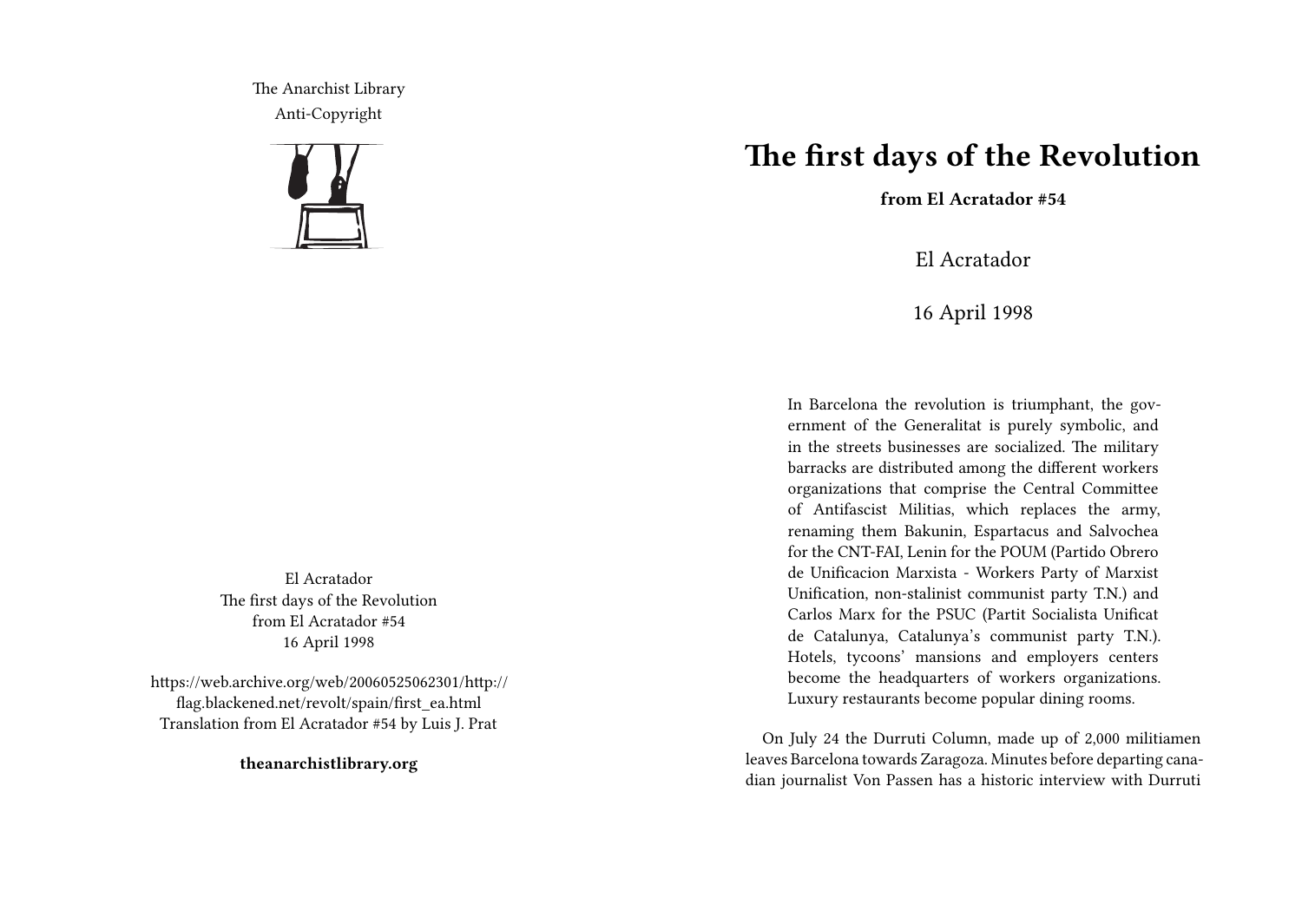titled: "Two million anarchists fight for the Revolution". Some of Durruti's statements were: "There are only two roads, victory for the working class, freedom, or victory for the fascists which means tyranny. Both combattants know what's in store for the loser. We are ready to end fascism once and for all, even in spite of the Republican government", "No government fights fascism to destroy it. When the bourgeoisie sees that power is slipping out of its hands, it brings up fascism to hold onto their privileges".

The column overwhelmed the enemy in a few days. Local party bosses, large landowners and tycoons escaped in a panic. The first serious combat was the taking of Caspe. In a few days they were 20 km from Zaragoza. Finally the front stabilized at Pina de Ebro due to lack of weapons for the assault on Zaragoza. The column's general headquarters was installed in Bujaraloz. From there it promoted the creation of the Council of Aragon, against the wishes of the CNT's directive that was beginning to cooperate with the republican government. With respect to the ruin caused by combats Durruti said to Von Passen: "We have always lived in shantytowns and if we destroy we are also capable of building. It was us who built the palaces and the cities. The workers can build them again, and better ones; we are not afraid of ruins, we have a new world here in our hearts".

One of Durruti's main worries was the lack of weapons. He travelled to Madrid and Barcelona seeking weapons or funds to acquire them. Faced with Largo Caballero's refusal to allow gold from the National Treasury to be used for the purchase of weapons, Durruti planned an assault on the Banco de Espan~a. To that end he sent 3000 catalan anarchists from the "Land and Freedom" column charged with keeping an eye on any government's dictatorial attempts and at the same time to take part in the transport of gold to Barcelona aboard especial trains. The CNT's national committee opposed this action and two weeks later the gold was transported to the Soviet Union, the inmense national treasury created by the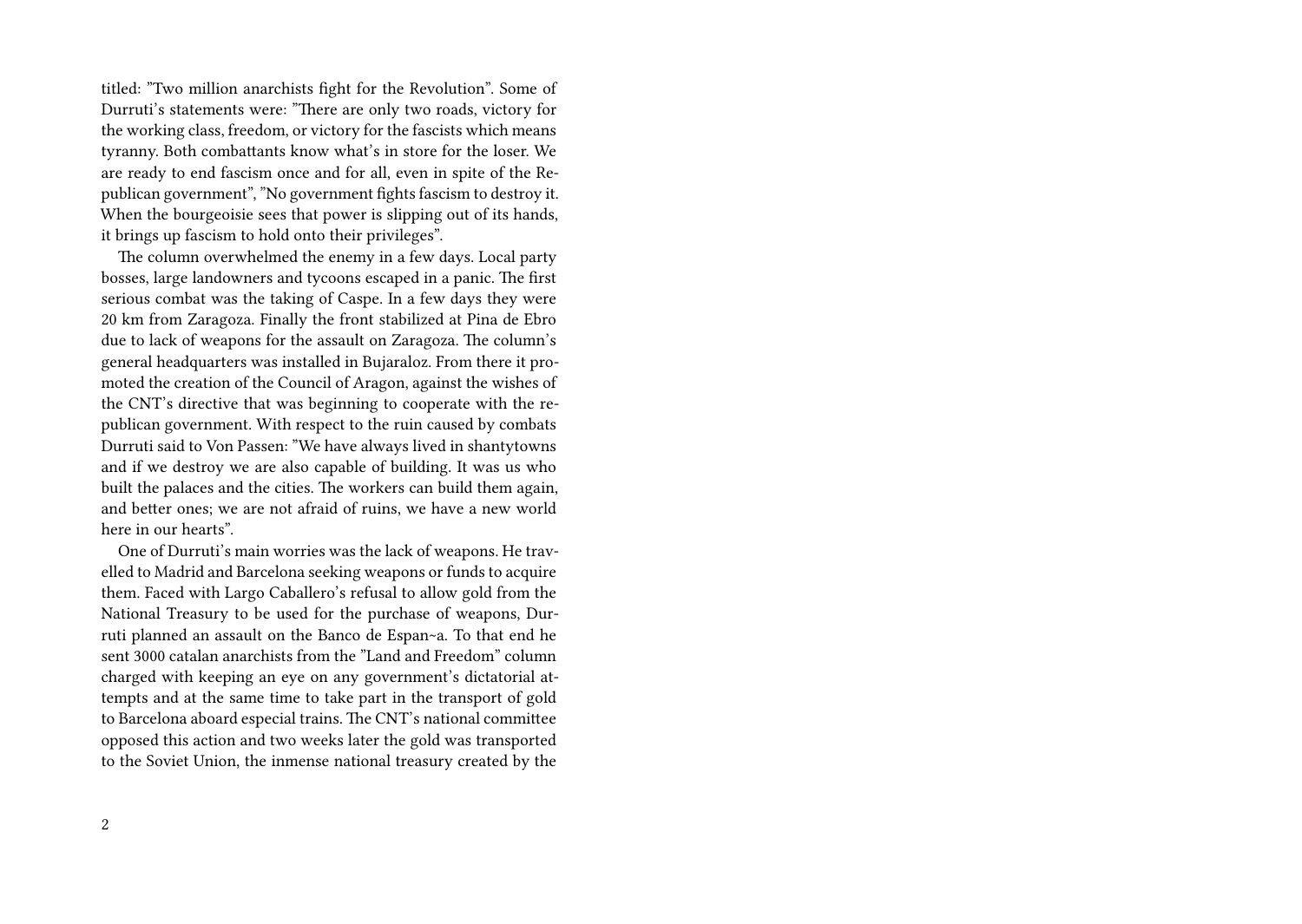management. Important debates on the destination of earnings made by the socialized industries took place due to the exigencies of the State and the Generalitat. The revolutionaries crashed against obstacles such as the lack of raw materials, the scant cooperation of some committees, the entrenched opposition of bourgeois catalanism and other reasons such as some enterprises not being socialized because they were foreign-owned, the lack of interest on the part of the anarchists to socialize the banks which resulted in some businessmen's capital continuing to be hoarded. Another mistake was the excessive focusing of industry on the war and the importance given heavy industry, while the people suffered privations.

Finally there evolved a curious model whereby some industries straddled between marxist nationalization and anarchist collectivization, while in other cases the collectivizing process forged ahead until the fall of Barcelona to the fascists, demonstrating the viability of the libertarian economic model, as in the case of the bread industry of Barcelona, which was managed by a workers committee up to the end of the war, distributing bread to the whole city and the front. There are still many samples of this socializing work in many parts of the state, which remind us of the hard work of the men and women who produced to keep the Revolution afloat. Thus it is possible that the tiles on the roof of your house were made in the socialized factory no. 5 of the CNT-Alicante (one of which we have at the Centro Social Libertario) or that parts of the Hispano\_Suiza model of the 1930s came from the famous socialized factory in Barcelona, or that the rails upon which the train rides came from the socialized foundry at Prat. Industry's collectivizing labor during the Civil War demonstrates that the working class can survive without bosses, working less and using the benefits to improve their lives.

surplus value of workers toil ended up in the hands of Stalin who in return sent weapons of inferior quality literally paid for in gold.

In October Franco's army concentrated its best troops for the assault on Madrid. At the beginning of November the government moved from Madrid to Valencia, against the wishes of the four CNT Ministers. This government decision was much criticized by the working class as the government was abandoning the people of Madrid at the decisive moment. On the road to Valencia, 40 kms from Madrid, an anarchist batallion stopped and disarmed six ministers and two generals accusing them of cowardice and of abandoning the people, making the intervention of high ranking CNT officials necessary to secure their release.

Durruti was called to the defense of Madrid, but he refused to leave the Aragon front. Later he was persuaded as his presence would lend moral support to the fighters. On November 15 1,800 militiamen from the best centuries of Durruti's column entered into combat a the University City (Madrid). The combat and the bombings were terrifying. Madrid was the first civilized city in the world subjected to a fascist attack as a prelude to World War II. Franco initiated the attack he thought would be the final one. At University City combat was hand to hand. On the 18th only 700 of the 1800 anarchist militiamen remained. On the 19th Durruti was told that some militiamen were deserting their positions as they had been without eating or sleeping for five days. Durruti went by car to the Clinic Hospital and on the way stopped to persuade some militiamen to return to their positions. As he got back in the car he was mortally wounded by a shot to the chest. He died at dawn on November 20.

There have been all kinds of speculations about his death in such unusual circumstances. The official version was death by a bullet from the enemy positions. But the wound showed that it was fired at close range. There was talk of a communist, falangist or even anarchist attempt. The most credible hypothesis says that the bullet was accidentally shot from Durruti's assistant, sargeant Manzana's